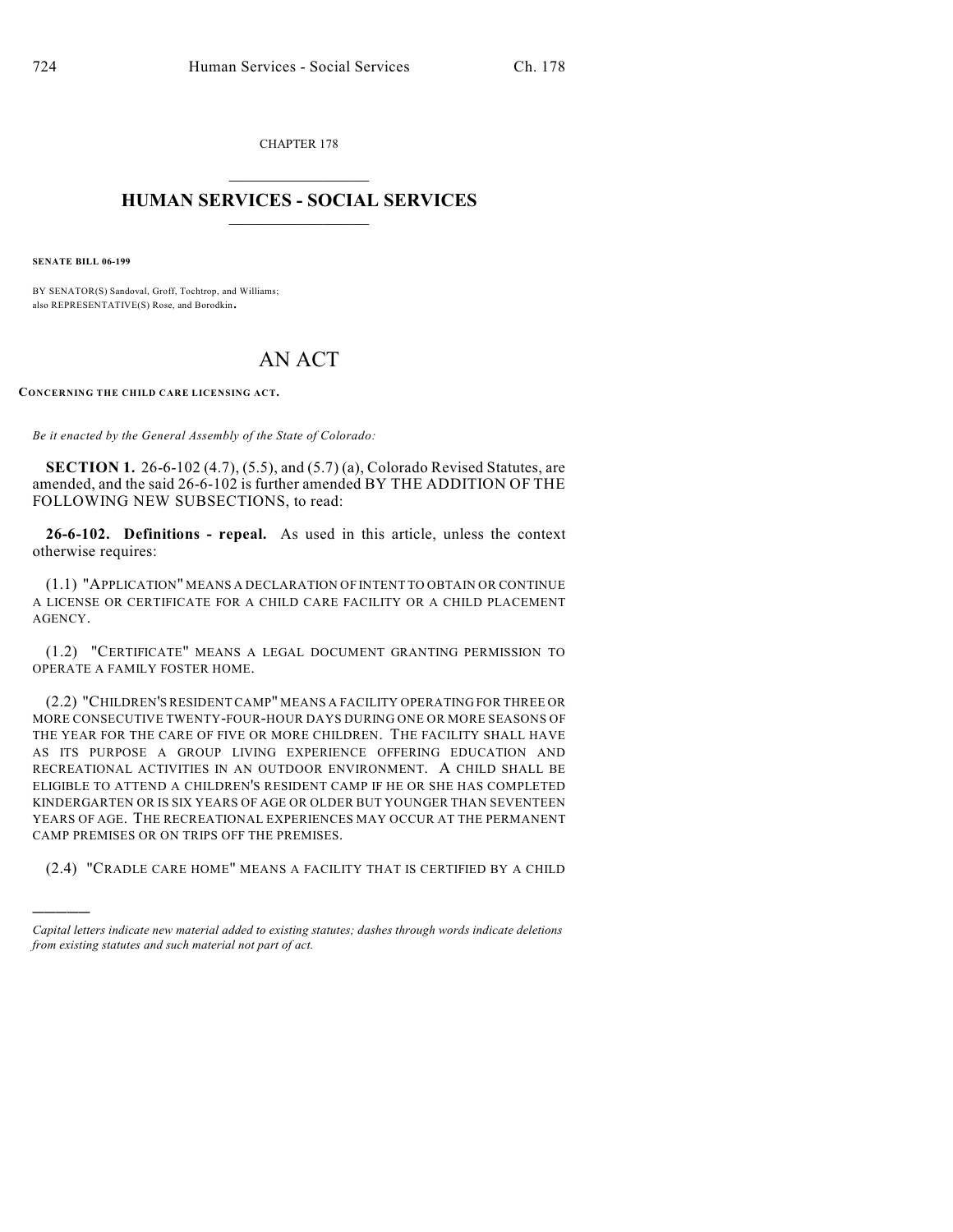PLACEMENT AGENCY FOR THE CARE OF A CHILD, OR CHILDREN IN THE CASE OF MULTIPLE-BIRTH SIBLINGS, WHO IS TWELVE MONTHS OF AGE OR YOUNGER, IN A PLACE OF RESIDENCE FOR THE PURPOSE OF PROVIDING TWENTY-FOUR-HOUR FAMILY CARE FOR SIX MONTHS OR LESS IN ANTICIPATION OF A VOLUNTARY RELINQUISHMENT OF THE CHILD OR CHILDREN PURSUANT TO ARTICLE 5 OF TITLE 19, C.R.S., OR WHILE A COUNTY PREPARES AN EXPEDITED PERMANENCY PLAN FOR AN INFANT IN ITS CUSTODY.

 $(4.7)$  "Guardian" means the guardian of the person of a minor A PERSON WHO IS ENTRUSTED BY LAW WITH THE CARE OF A CHILD UNDER EIGHTEEN YEARS OF AGE.

(5.4) "LICENSE" MEANS A LEGAL DOCUMENT ISSUED PURSUANT TO THIS PART 1 GRANTING PERMISSION TO OPERATE A CHILD CARE FACILITY OR CHILD PLACEMENT AGENCY. A LICENSE MAY BE IN THE FORM OF A PROVISIONAL, PROBATIONARY, PERMANENT, OR TIME-LIMITED LICENSE.

(5.5) "Licensing" means, except as otherwise provided in subsection (4.5) of this section, the process by which the department approves a facility except foster care homes, OR AGENCY for the purpose of conducting business as a child care facility OR CHILD PLACEMENT AGENCY.

(5.7) (a) "Negative licensing action" means a final agency action resulting in the denial OF AN APPLICATION, THE IMPOSITION OF FINES, OR THE suspension or revocation of a license issued pursuant to this part 1 or the demotion of such a license to a probationary license.

**SECTION 2.** 26-6-103 (1) (a) and (1) (d), Colorado Revised Statutes, are amended to read:

**26-6-103. Application of part - study.** (1) This part 1 shall not apply to:

(a) Special schools or classes operated primarily for religious instruction OR FOR A SINGLE SKILL-BUILDING PURPOSE;

(d) Occasional care of children THAT HAS NO APPARENT PATTERN AND OCCURS with or without compensation; therefor

**SECTION 3.** 26-6-104 (1) (b) (I), (3), (7) (a) (I), and (8), Colorado Revised Statutes, are amended, and the said 26-6-104 (1) (b) is further amended BY THE ADDITION OF A NEW SUBPARAGRAPH, to read:

**26-6-104. Licenses - out-of-state notices and consent.** (1) (b) (I) A person operating a foster care home shall not BE REQUIRED TO obtain a license FROM THE STATE DEPARTMENT TO OPERATE THE FOSTER CARE HOME if such person holds a certificate to operate such home from any county department or a child placement agency licensed under the provisions of this part 1. All such certificates shall be considered licenses for the purpose of this part 1, including but not limited to the investigation and criminal history background checks required under section 26-6-107. Each certificate shall be in such form as prescribed and provided by the state department, shall certify that such person and any other adults residing in the home who are acting as care givers are suitable persons to operate a foster care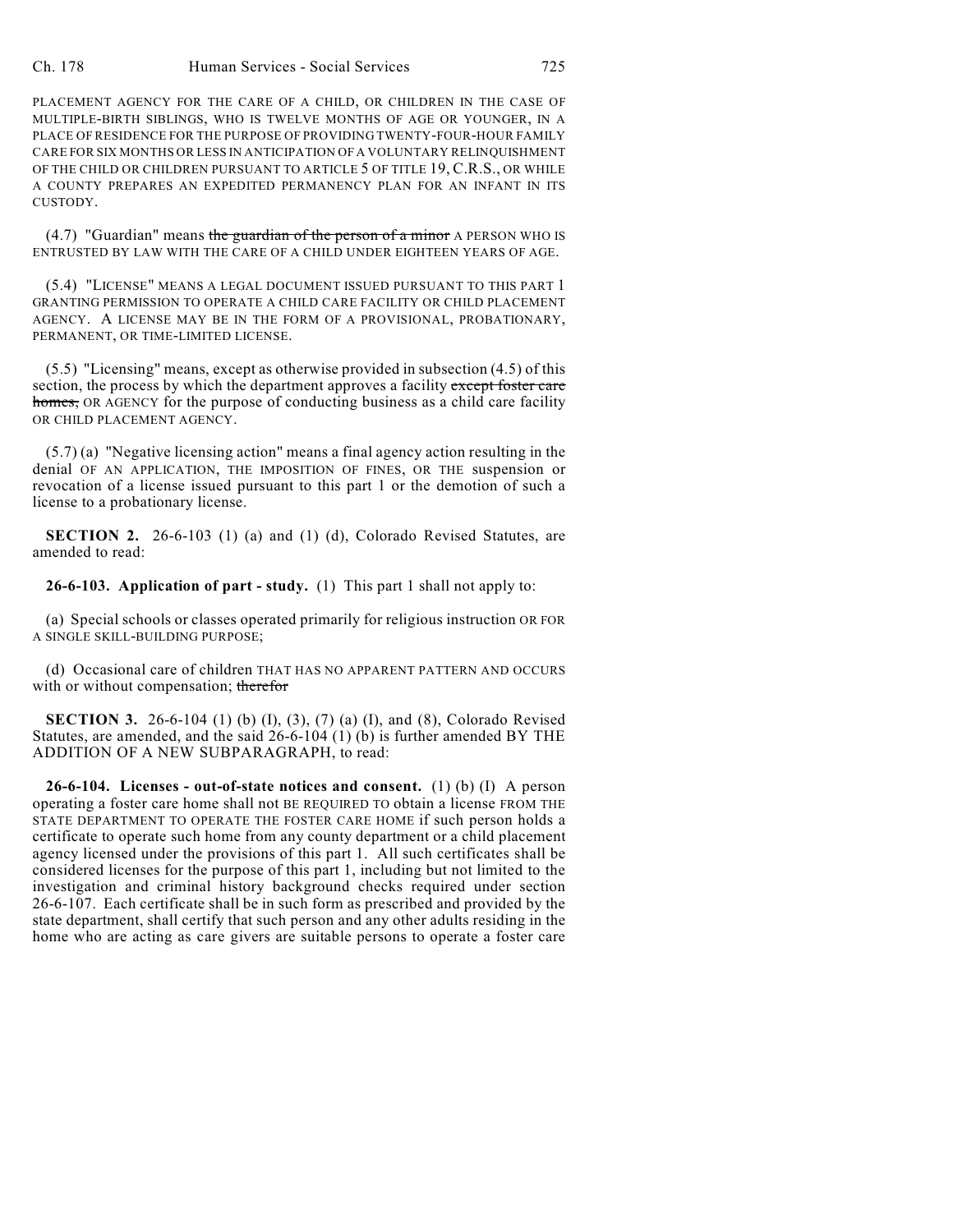home or provide care for a child, and shall contain such information as the state department requires. A child placement agency issuing or renewing any such certificate shall transmit a copy or report thereof to the state department.

(IV) A FACILITY MAY BE CERTIFIED AS A FOSTER CARE HOME AND LICENSED AS A FAMILY CHILD CARE HOME SO LONG AS THE LICENSURE AND CERTIFICATION ARE PROVIDED BY TWO SEPARATE LICENSING ENTITIES. THE STATE BOARD SHALL PROMULGATE RULES GOVERNING THE COMMUNICATION REQUIREMENTS BETWEEN TWO ENTITIES THAT LICENSE AND CERTIFY THE SAME FACILITY.

(3) A provisional license OR CERTIFICATE for a period of six months may be issued once to an applicant for an original license OR CERTIFICATE, permitting the applicant to operate a family child care home, foster care home, or child care center if the applicant is temporarily unable to conform to all standards required under this part 1, upon proof by the applicant that attempts are being made to conform to such standards or to comply with any other requirements. The applicant has the right to appeal any standard that the applicant believes works an undue hardship or has been applied too stringently by the representatives of the department. Upon filing an appeal, the department shall proceed in the manner prescribed for licensee appeals in section 26-6-106 (3).

(7) (a) (I) No THE STATE DEPARTMENT, A COUNTY DEPARTMENT, OR A CHILD PLACEMENT AGENCY LICENSED UNDER THE PROVISIONS OF THIS PART 1 SHALL NOT ISSUE A license or certificate to operate a family child care home, a foster care home, a dedicated family home, a child care center, a residential child care facility, a secure residential child care facility TREATMENT CENTER, or a child placement agency, shall be issued by the state department, a county department, or a child placement agency licensed under the provisions of this part 1 AND ANY LICENSE OR CERTIFICATE ISSUED PRIOR TO THE EFFECTIVE DATE OF SENATE BILL 06- SHALL BE REVOKED OR SUSPENDED, if the person applying THE APPLICANT for such a THE license or certificate, AN AFFILIATE OF THE APPLICANT, A PERSON EMPLOYED BY THE APPLICANT, OR A PERSON WHO RESIDES WITH THE APPLICANT AT THE FACILITY has been convicted of:

(A) Child abuse, as specified in section 18-6-401, C.R.S.;

(B) A crime of violence, as defined in section 18-1.3-406, C.R.S.;

(C) Any felony offenses involving unlawful sexual behavior, as defined in section 16-22-102 (9), C.R.S.;

(D) Any felony, the underlying factual basis of which has been found by the court on the record to include an act of domestic violence, as defined in section 18-6-800.3, C.R.S.;

(D.5) Any felony involving physical assault, battery, or a drug-related offense within the five years preceding the date of application for a license or certificate;  $\sigma$ 

(E) A PATTERN OF MISDEMEANOR CONVICTIONS, AS DEFINED BY RULE OF THE STATE BOARD, WITHIN THE TEN YEARS IMMEDIATELY PRECEDING THE DATE OF SUBMISSION OF THE APPLICATION;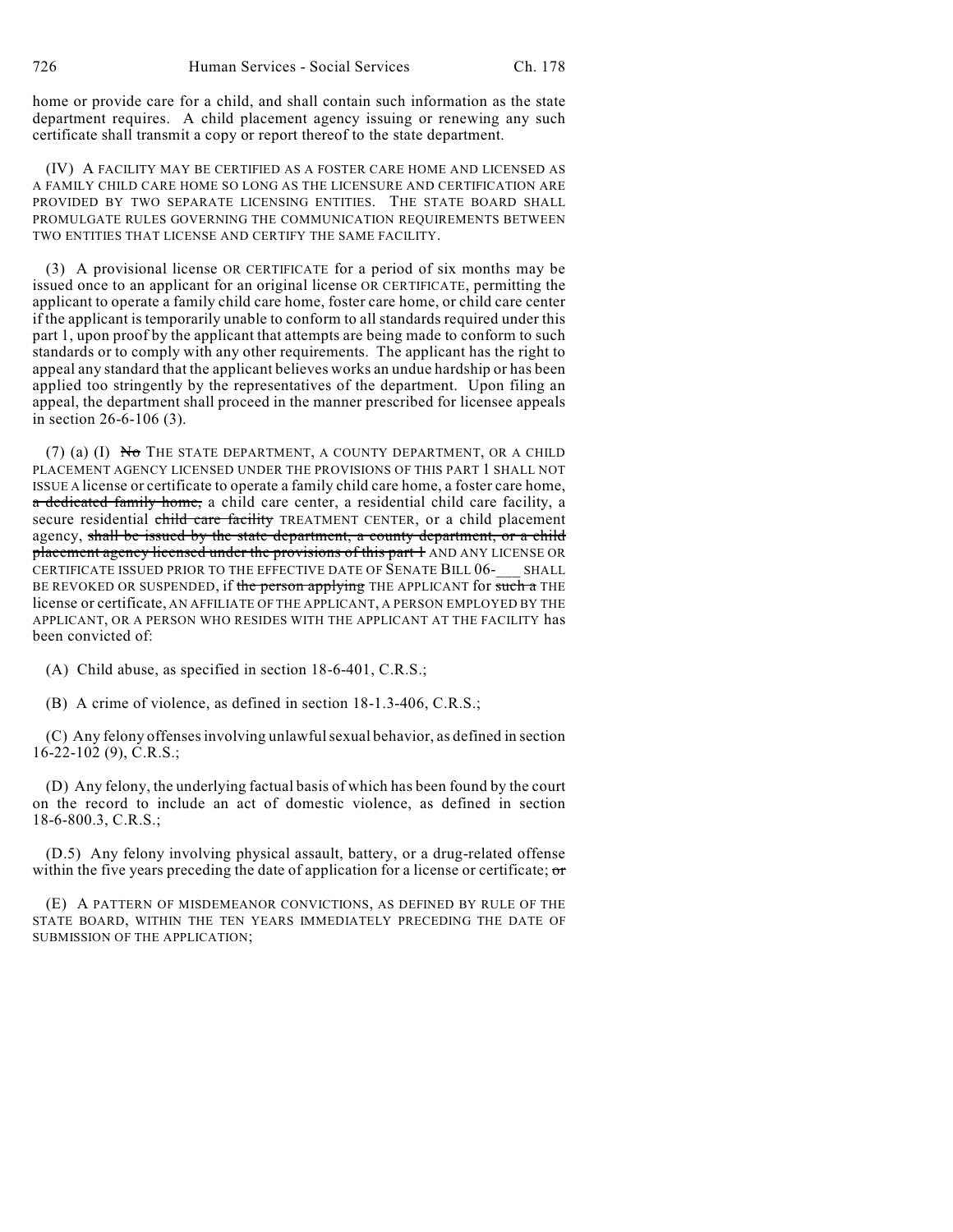$(E)$  (F) Any offense in any other state, the elements of which are substantially similar to the elements of any one of the offenses described in sub-subparagraphs (A) to  $(\overline{D.5})$  (E) of this subparagraph (I).

(8) No THE STATE DEPARTMENT, A COUNTY DEPARTMENT, OR A CHILD PLACEMENT AGENCY LICENSED UNDER THE PROVISIONS OF THIS PART 1 SHALL NOT ISSUE A license or certificate to operate any agency or facility defined in this part 1 shall be issued by the state department, a county department, or a child placement agency licensed under the provisions of this part 1 if the person applying for such license or certificate or an affiliate of the applicant, a person employed by the applicant, or a person who resides with the applicant at the facility:

(a) Has been determined to be insane or mentally incompetent by a court of competent jurisdiction and, should a court enter, pursuant to part 3 or part 4 of article 14 of title 15, C.R.S., or section 27-10-109 (4) or 27-10-125, C.R.S., an order specifically finding that the mental incompetency or insanity is of such a degree that the applicant is incapable of operating a family child care home, foster care home, child care center, or child placement agency, the record of such determination and entry of such order being conclusive evidence thereof; or

(b) Has a pattern of misdemeanor convictions within the ten years immediately preceding submission of the application. Such pattern of misdemeanor convictions shall be defined by rule of the state board.

**SECTION 4.** 26-6-104.5 (2) and (3), Colorado Revised Statutes, are amended to read:

**26-6-104.5. Compliance with local government zoning regulations - notice to local governments - provisional licensure.** (2) The department shall assure that timely written notice is provided to the municipality, city and county, or county where a child care facility is situated, including the address of the facility and the population and number of persons to be served by the facility, when any of the following occurs:

(a) A person applies for a license to operate a child care facility pursuant to section 26-6-104;

(b) A license is granted to operate a child care facility pursuant to section 26-6-104; OR

(c) A change IS MADE in the license of a RESIDENTIAL child care facility, SPECIALIZED GROUP FACILITY, HOMELESS YOUTH SHELTER, OR SECURE RESIDENTIAL TREATMENT CENTER. occurs; or

## (d) The license of a child care facility is revoked or otherwise terminated for any reason.

(3) Notwithstanding any other provision of law, in the event of a zoning or other delay or dispute between a child care facility and the municipality, city and county, or county where the facility is situated, the department may grant a provisional license to the facility for up to one hundred twenty days SIX MONTHS pending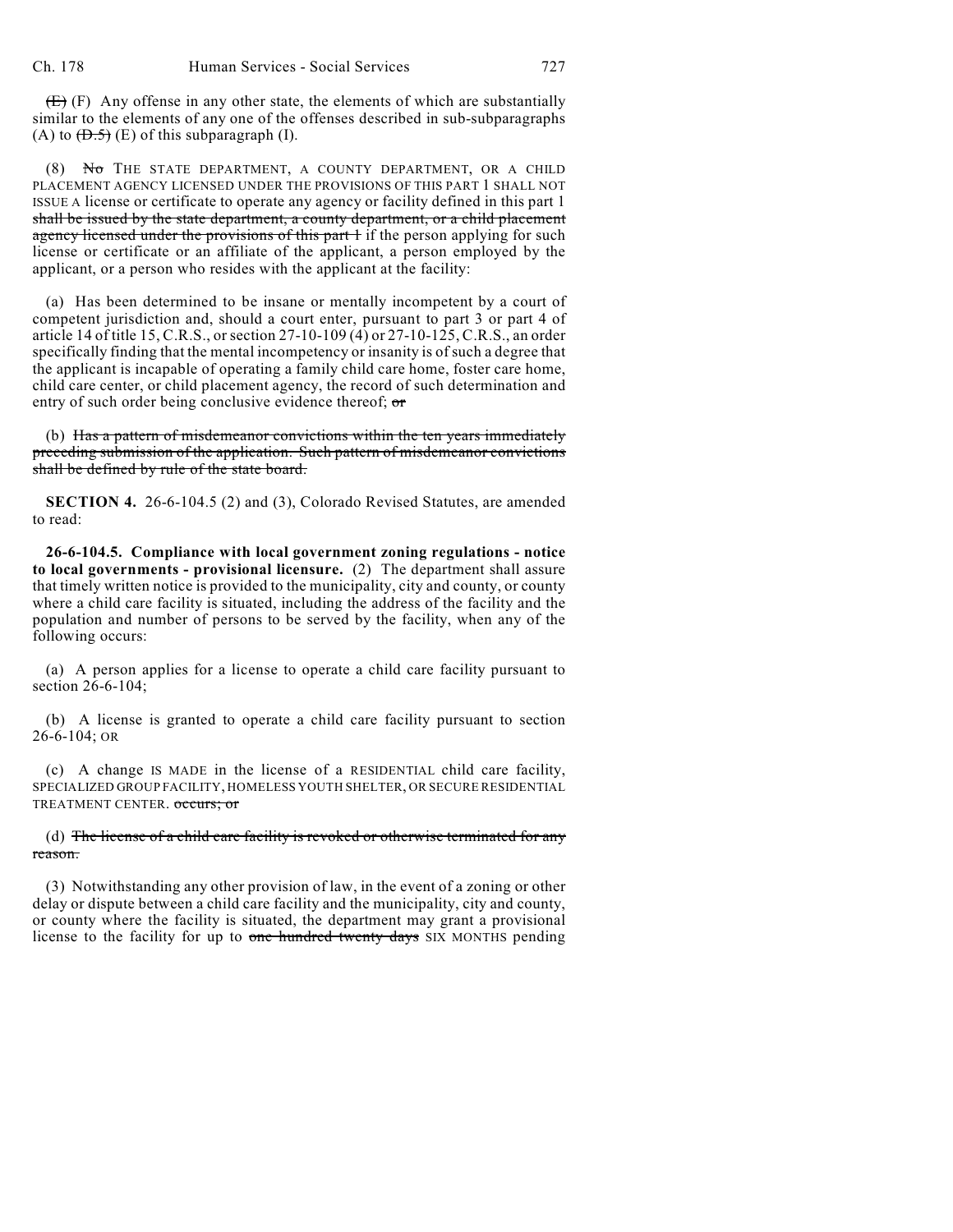resolution of the delay or dispute.

**SECTION 5.** 26-6-105 (1) (a), (1) (b), (2) (a), and (2) (b) (I), Colorado Revised Statutes, are amended to read:

**26-6-105. Fees- when original applications, reapplications, and renewals for licensure are required - creation of child care licensing cash fund.** (1) (a) The state department is hereby authorized to establish, pursuant to rules promulgated by the state board, full PERMANENT, TIME-LIMITED, and provisional license fees and fees for continuation or renewal, whichever is applicable, of a full license for the following types of child care arrangements:

(I) Family child care homes, including any special type of family child care home designated by rules of the state board pursuant to section 26-6-106 (2) (p), but excluding homes certified by county departments or child placement agencies;

- (II) Child care centers;
- (III) Secure residential treatment centers;
- (IV) Residential child care facilities;
- (V) Child placement agencies;
- (VI) Repealed.
- (VII) Homeless youth shelters;
- (VIII) Day treatment centers; and
- (IX) Specialized group facilities; AND
- (X) CHILDREN'S RESIDENT CAMPS.

(b) The state department may also establish fees pursuant to rules promulgated by the state board of human services, for the following situations:

(I) Issuance of a duplicate license;

(II) Change of license due to an increase in licensing capacity or a change in the age of children served;

(III) Obtaining the criminal record of the AN applicant and any person living with or employed by an THE applicant, which may include costs associated with the taking of fingerprints;

(IV) Checking the records and reports of child abuse or neglect maintained by the state department for an owner, employee, or resident of a facility or agency or an applicant for a license to operate a facility or agency;

(V) Filing of appeals;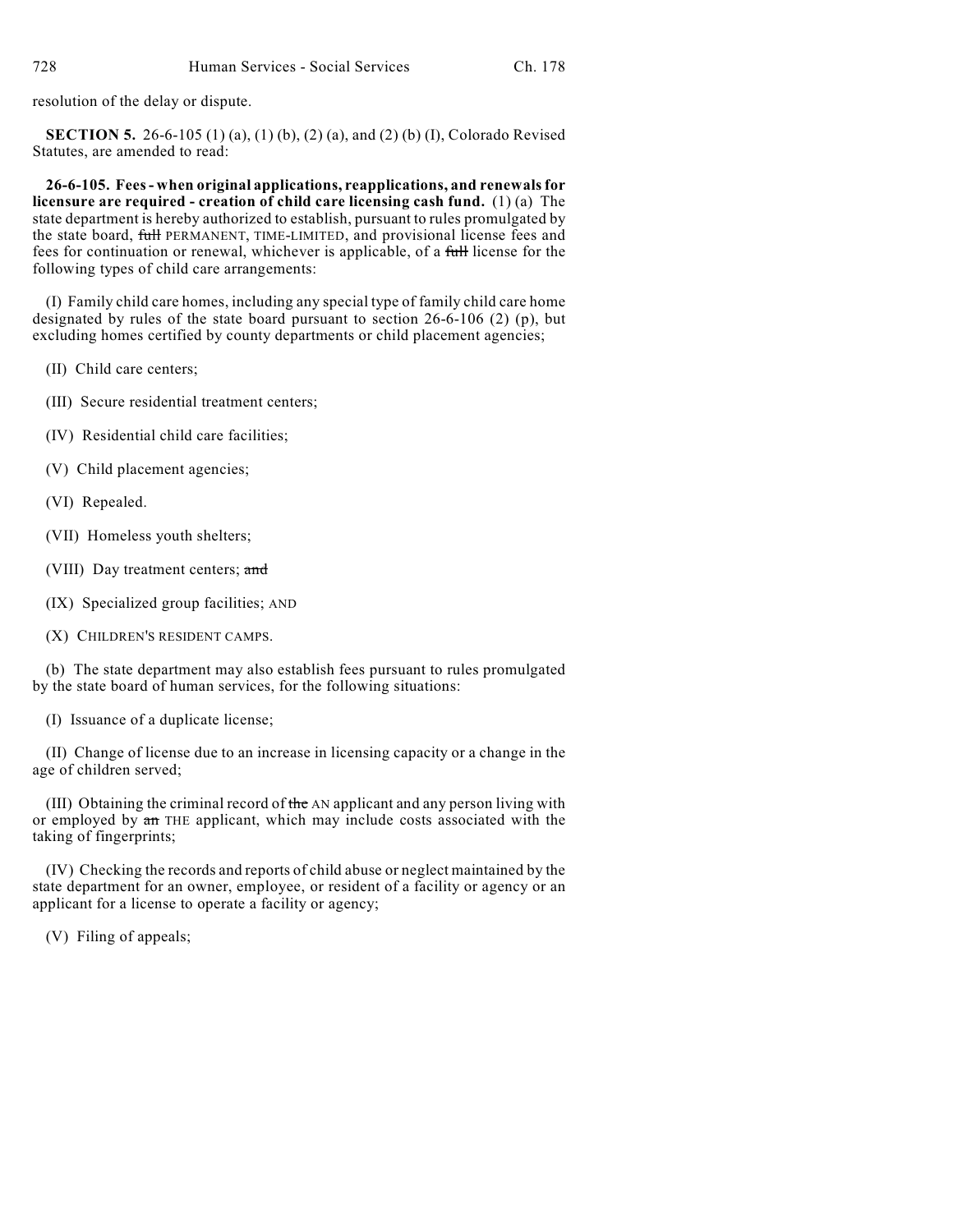(VI) Duplication of licensing records for the public;

(VII) Duplication of licensing records in electronic format for the public; and

(VIII) Accrediting a child placement agency for purposes of providing adoption services for convention adoptions pursuant to the "Intercountry Adoption Act of 2000", 42 U.S.C. sec. 14901 et seq.;

(IX) INSUFFICIENT FUNDS PAYMENT AND COLLECTION OF OVERDUE FEES AND FINES; AND

(X) COLLECTION OF FEES FOR SCANNING OF ADOPTION RECORDS PURSUANT TO SECTION 19-5-307, C.R.S.

(2) (a) The fees specified in subsection (1) of this section shall be paid when application is made for any license or when renewal of a child placement agency license is sought and shall not be subject to refund. Applications for licenses shall be required in the situations that are set forth in paragraph (b) of this subsection (2) and shall be made on forms prescribed by the state department. Each completed application shall set forth such information as required by the state department. All full licenses shall continue in force until revoked, surrendered, or expired.

(b) (I) An original application AND FEE shall be required:

(A) When an individual, partnership, corporation, or association plans to open a child care center, CHILDREN'S RESIDENT CAMP, secure residential treatment center, residential child care facility, HOMELESS YOUTH SHELTER, DAY TREATMENT CENTER, SPECIALIZED GROUP FACILITY, or child placement agency;

(B) When the child care center, CHILDREN'S RESIDENT CAMP, secure residential treatment center, or residential child care facility, HOMELESS YOUTH SHELTER, DAY TREATMENT CENTER, OR SPECIALIZED GROUP FACILITY plans to move the center or facility to a different building at a different location;

(C) When the management or governing body of a child care center, CHILDREN'S RESIDENT CAMP, secure residential treatment center, residential child care facility, HOMELESS YOUTH SHELTER, DAY TREATMENT CENTER, SPECIALIZED GROUP FACILITY, or child placement agency is acquired by a different individual, association, partnership, or corporation OR A CHANGE OCCURS IN THE OPERATING ENTITY RESULTING IN A NEW FEDERAL EMPLOYEE IDENTIFICATION NUMBER;

(D) When a family or person plans to open a family child care home, including any special type of family child care home designated by rules of the state board pursuant to section 26-6-106 (2) (p), or foster care home;

(E) When a family or person who operates a family child care home, including any special type of family child care home designated by rules of the state board pursuant to section 26-6-106 (2) (p), or foster care home moves to a new residence.

**SECTION 6.** 26-6-106 (2), Colorado Revised Statutes, is amended BY THE ADDITION OF A NEW PARAGRAPH to read: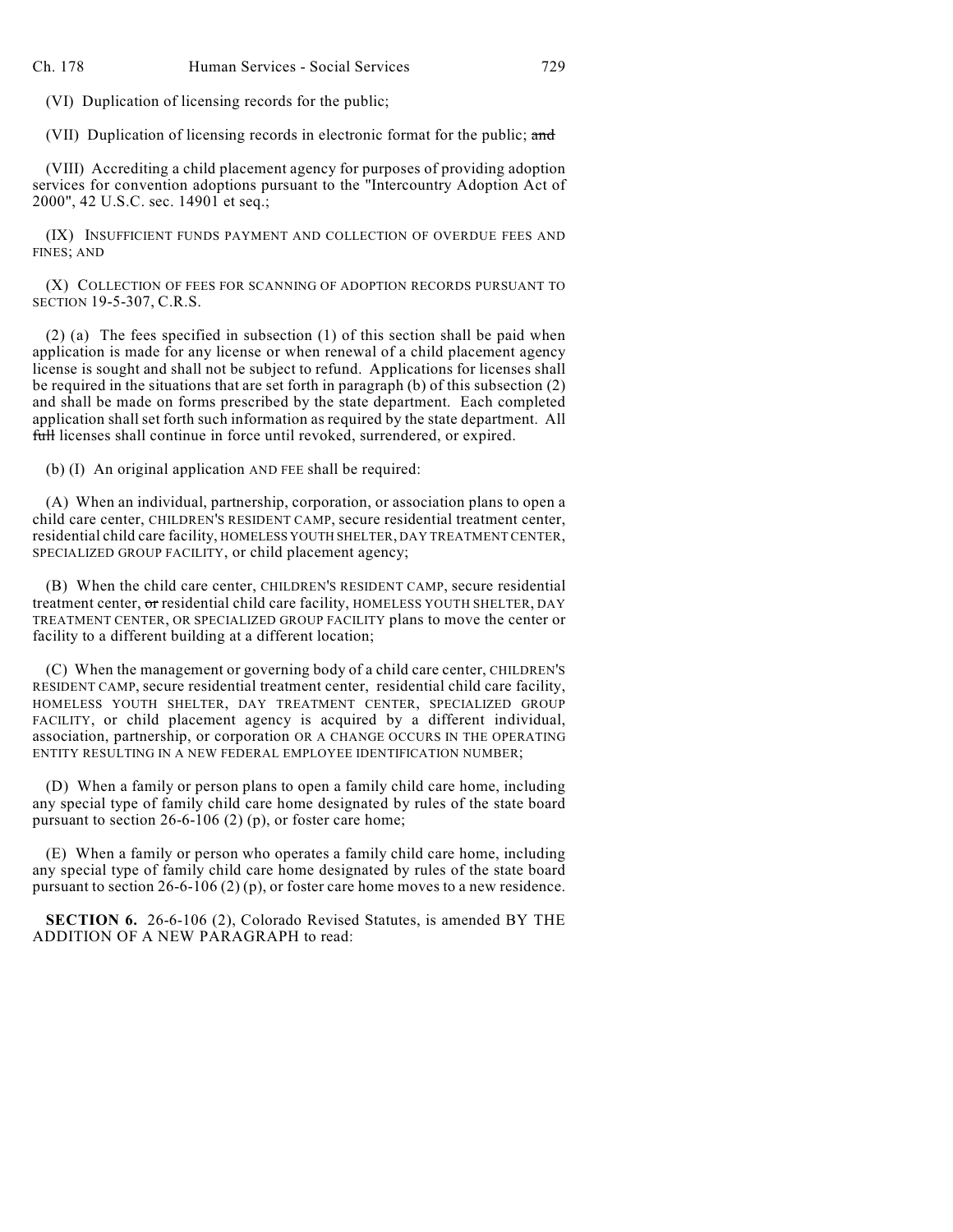**26-6-106. Standards for facilities and agencies.** (2) Standards prescribed by such rules shall be restricted to:

(s) STANDARDS FOR THE TRAINING OF PROVIDERS OF CRADLE CARE HOME SERVICES THAT SHALL BE SUBSTANTIALLY SIMILAR TO THE TRAINING REQUIRED OF ADOPTIVE PARENTS PRIOR TO ADOPTING AN INFANT, INCLUDING ONGOING TRAINING HOURS APPROPRIATE TO THE SERVICES PROVIDED.

**SECTION 7.** 26-6-107 (1) (a) (I) (A) and (1) (a) (I) (B), Colorado Revised Statutes, are amended to read:

**26-6-107. Investigations and inspections - local authority - reports - rules.** (1) (a) (I) (A) The state department shall investigate and pass on each original application for a license, each application for a permanent OR TIME-LIMITED license following the issuance of a probationary or provisional license, and on and after July 1, 2002, each application for renewal, to operate a facility or an agency prior to granting such license or renewal. As part of such investigation, the state department shall require each ADULT WHO IS EIGHTEEN YEARS OF AGE AND OLDER, INCLUDING BUT NOT LIMITED TO THE applicant, ANY owner, employee, newly hired employee, licensee, and any adult WHO IS EIGHTEEN YEARS OF AGE AND OLDER who resides in the licensed facility to obtain a fingerprint-based criminal history records check by reviewing any record that shall be used to assist the state department in ascertaining whether the person being investigated has been convicted of any of the criminal offenses specified in section 26-6-104 (7) or any other felony. The state board shall promulgate rules that define and identify what the criminal history records check shall entail.

(B) Rules promulgated by the state board pursuant to this subparagraph (I) shall allow an exemption from the criminal history records investigation and the check of the records and reports of child abuse or neglect maintained by the state department for those out-of-state employees working in Colorado at a children's resident camp OR SCHOOL-AGE CHILD CARE CENTER in a temporary capacity FOR A CAMP OR CENTER THAT IS IN OPERATION for fewer than ninety days. Each person so exempted from fingerprinting and the check of the records and reports of child abuse or neglect maintained by the state department shall sign a statement that affirmatively states that he or she has not been convicted of any charge of child abuse, unlawful sexual offense, or any felony. Prospective employers of such exempted persons shall conduct reference checks of the prospective employees in order to verify previous work history and shall conduct personal interviews with each such prospective employee.

**SECTION 8.** 26-6-108 (1), the introductory portion to 26-6-108 (2), and the introductory portion to 26-6-108 (2.5) (a) (I), Colorado Revised Statutes, are amended, and the said 26-6-108 is further amended BY THE ADDITION OF A NEW SUBSECTION, to read:

**26-6-108. Denial of license - suspension - revocation - probation - refusal to renew license - fines.** (1) When an application for an original A license has been denied by the department, the department shall notify the applicant in writing of such THE denial by mailing a notice to him OR HER at the address shown on his THE application. Any applicant believing himself OR HERSELF aggrieved by such THE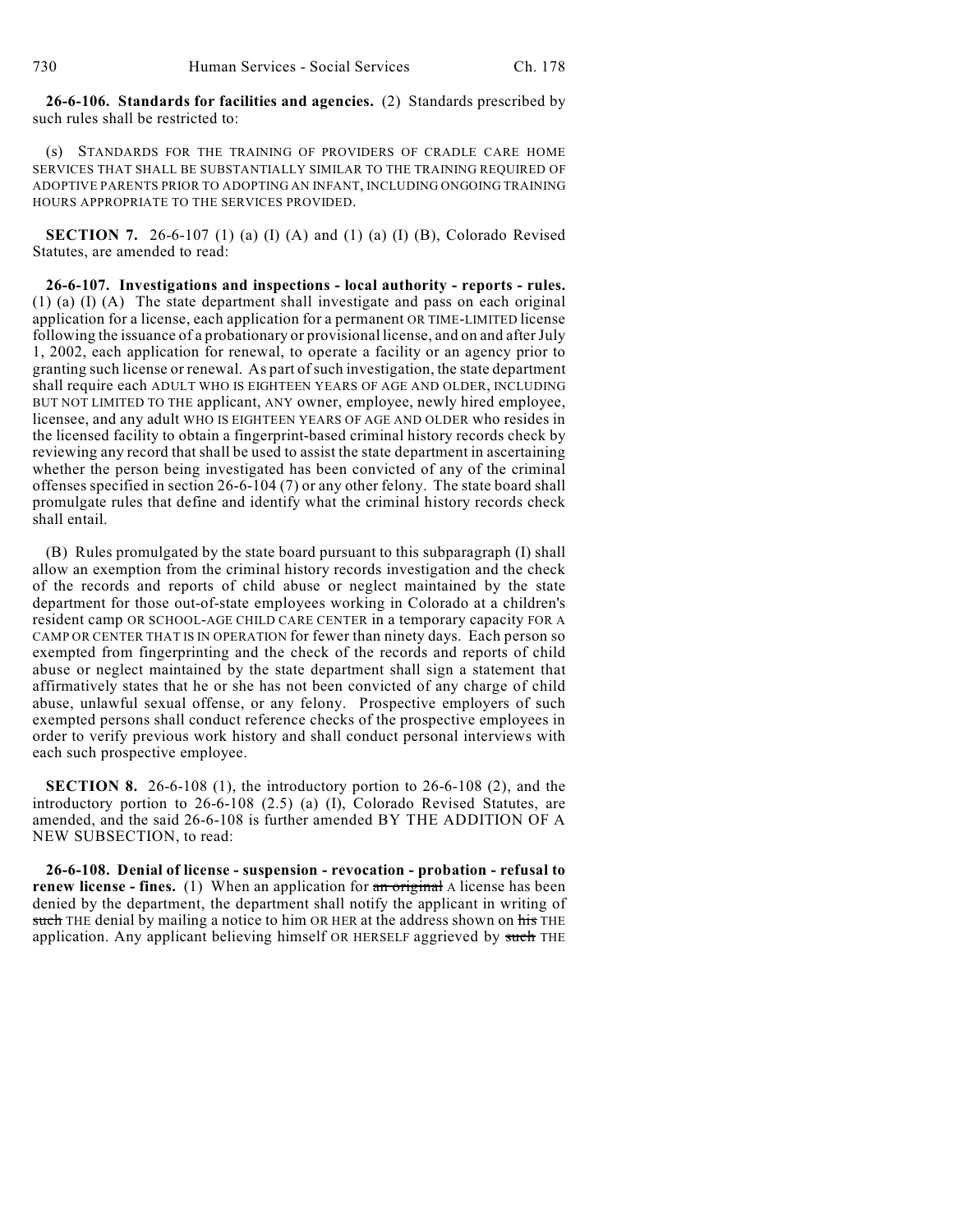denial may pursue the remedy for review as provided in subsection (3) of this section if he OR SHE, within thirty days after receiving such THE notice, petitions the department to set a date and place for hearing, affording him OR HER an opportunity to be heard in person or by counsel. All hearings on the denial of original licenses shall be conducted in conformity with the provisions and procedures specified in article 4 of title 24, C.R.S., as in the case of the suspension and revocation of licenses.

(2) The department may deny AN APPLICATION, OR suspend, revoke, or make probationary the license of any facility regulated and licensed under this part 1 or assess a fine against the licensee pursuant to section 26-6-114 should the licensee, an affiliate of the licensee, a person employed by the licensee, or a person who resides with the licensee at the facility:

(2.2) THE STATE DEPARTMENT MAY DENY AN APPLICATION TO RENEW A LICENSE BASED ON THE GROUNDS SET FORTH IN SUBSECTION (2) OF THIS SECTION. THE DENIAL IS EFFECTIVE UPON THE EXPIRATION OF THE EXISTING LICENSE. THE EXISTING LICENSE SHALL NOT CONTINUE IN EFFECT EVEN THOUGH THE APPLICANT FOR RENEWAL FILES A REQUEST FOR HEARING OR APPEAL.

(2.5) (a) (I) The state department shall deny AN APPLICATION FOR a license under the circumstances described in section 26-6-104 (7). The state department shall revoke OR SUSPEND a license previously issued if:

**SECTION 9.** 26-6-103.5 (2) (f) (I), (2) (f) (II), (2) (g) (I), and (2) (g) (II), Colorado Revised Statutes, are amended to read:

**26-6-103.5. Application of part - guest child care facilities.** (2) No person or entity shall operate a guest child care facility unless the following requirements are met:

(f) (I) The guest child care facility requires all supervisory employees of the guest child care facility and applicants for supervisory employee positions at the guest child care facility to obtain a fingerprint-based criminal history check through the Colorado bureau of investigation and requests the state department to ascertain whether the person being investigated has been convicted of any of the criminal offenses specified in section 26-6-104 (7) (a) (I) or whether the person has been determined to have a pattern of misdemeanor convictions as described in section  $26 - 6 - 104$  (8) (b) SECTION 26-6-104 (7) (a) (I) (E) and the guest child care facility prohibits the hiring of any such person as a supervisory employee or terminates the employment of any such person as a supervisory employee upon confirmation of such a criminal history;

(II) Notwithstanding the provisions of subparagraph (I) of this paragraph (f), the guest child care facility requires all supervisory employees and applicants for supervisory employee positions who have resided in the state of Colorado for fewer than two years to have a federal bureau of investigation fingerprint-based criminal history background check through the Colorado bureau of investigation and requests the state department to ascertain whether the person being investigated has been convicted of any of the criminal offenses specified in section 26-6-104 (7) (a) (I) or whether the person has been determined to have a pattern of misdemeanor